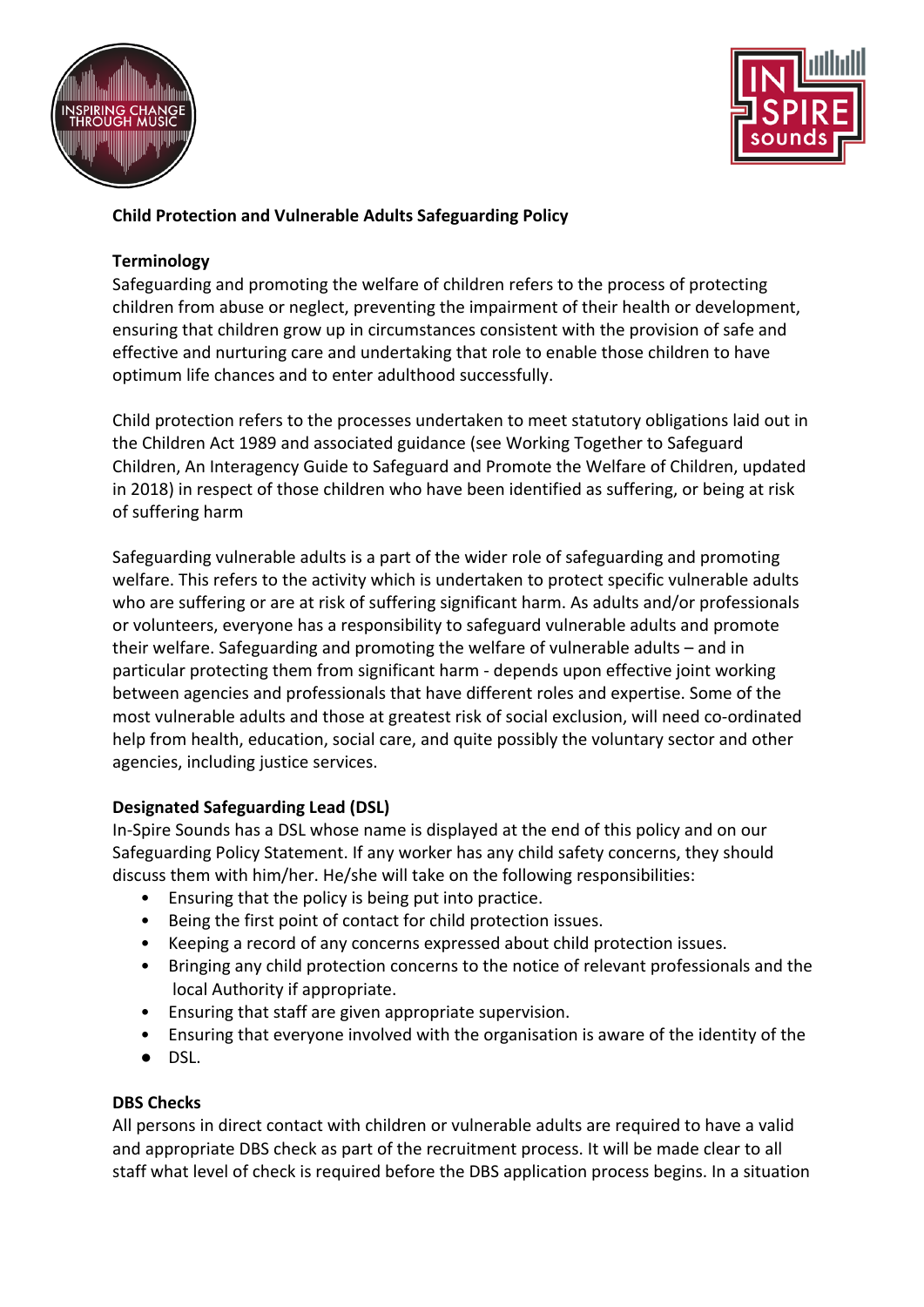where a disclosure was revealed a discussion would take place with the board of trustees to ascertain the suitability of the individual for the role.

All persons working in-directly with children or vulnerable adults are required to have an awareness and understanding of the safeguarding policy and guidance.

DBS checks will be renewed every 3 years.

### **Training/Professional Responsibility**

Our staff members are aware of the systems within our organisation which support safeguarding.

These include:

- This child and vulnerable adult protection and safeguarding policy
- The staff Code of Conduct
- The role of the Designated Safeguarding lead
- Complaints and Whistleblowing policy
- What to do if they have a concern about a child or vulnerable adult

All staff are aware of the process for making child protection referrals to Social care and statutory assessments that may follow, under the Children Act 1989, they also understand the role they may have to play in such assessments.

All staff know what to do if a child or vulnerable adult tells them he/she is being harmed, abused or neglected.

Staff understand how to maintain an appropriate level of confidentiality, whilst at the same time understand the requirement around sharing information appropriately with the Designated Safeguarding Lead and other relevant professionals within the organisational context around the child or vulnerable adult.

Staff will never promise a child or vulnerable adult that they will not tell anyone about the allegation/disclosure that the child or vulnerable adult has made, as this may ultimately not be in the best interests of that child or vulnerable adult.

It is not the role of the worker to investigate any allegations (this could contaminate evidence if a situation went to Court). Any disclosure by a child or vulnerable adult must be reported to the named DSL in that organisation.

All staff will: Follow the Oxfordshire Safeguarding Children Board Procedures/Local Authority guidance in all cases of abuse, or suspected abuse (these can be found at www.OSCB.org.uk )

If staff members have any concerns about a child or vulnerable adult (as opposed to being in immediate danger) they will need to decide what action to take. Where possible, there should be a conversation with the DSL within the organisation to agree a course of action, although any staff member can make a referral to Children's Social Care. Other options could include referral to specialist services or early help services and should be made in accordance with the referral threshold set by the Oxfordshire Safeguarding Children Board. http://www.oscb.org.uk/. If, a child or vulnerable adult is in immediate danger or is at risk of harm a referral should be made to Children's Social Care (MASH) and/or the police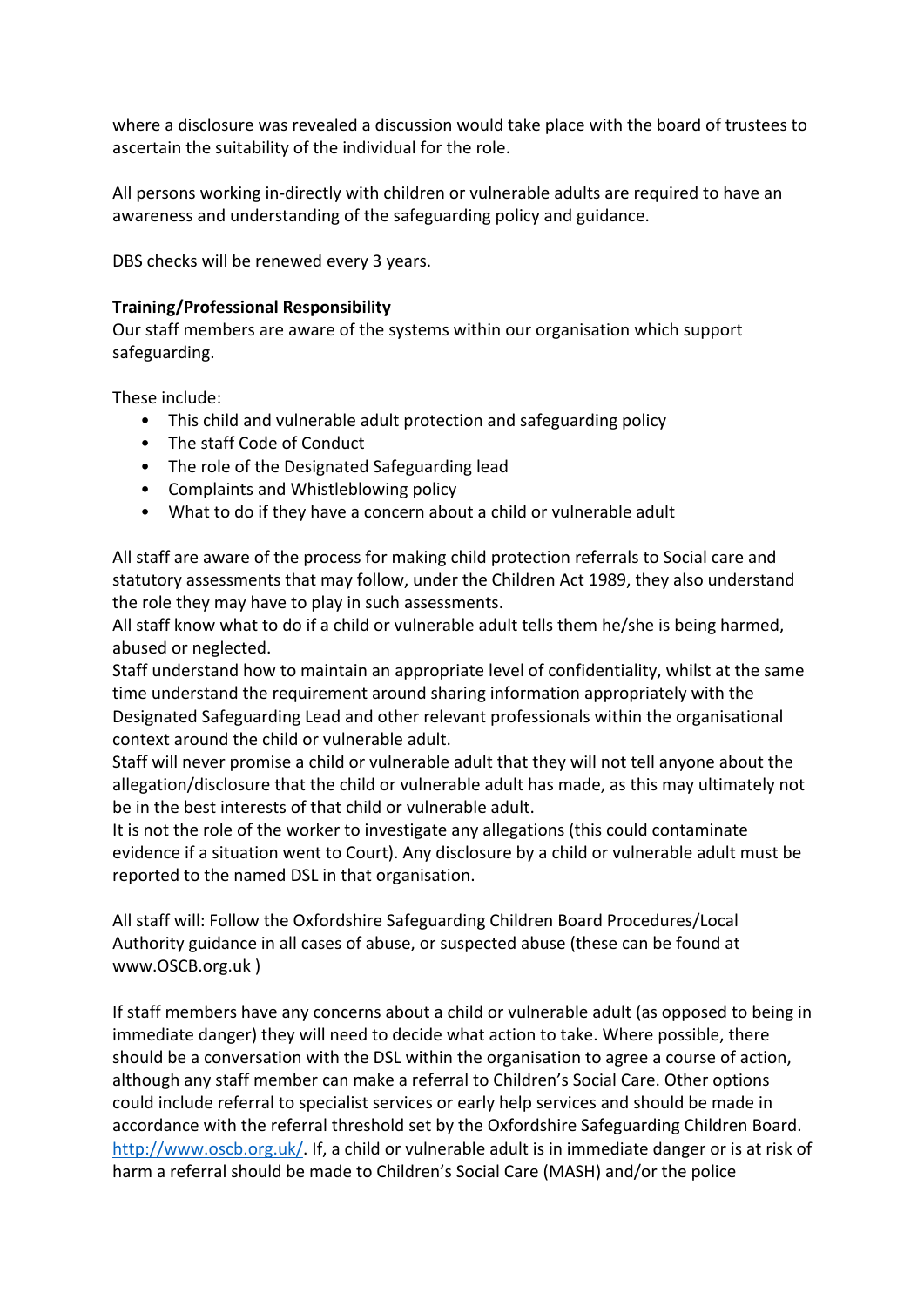immediately. If the child or vulnerable adult is already known to services, the key professional should be notified immediately. Where referrals are not made by the DSL, the DSL should be informed as soon as possible, that a referral has been made.

## **Supporting Children and vulnerable adults**

- We recognise that a child or vulnerable adult who is abused, who witnesses violence or who
- lives in a violent environment may feel helpless and humiliated, may blame him/herself, and
- find it difficult to develop and maintain a sense of self-worth.
- We accept that research shows that the behaviour of a child or vulnerable adult in these
- circumstances may range from that which is perceived to be normal to aggressive or
- withdrawn.
- In-Spire Sounds will support all children and vulnerable adults by:
	- o Encouraging the development of self-esteem and resilience
	- o Promoting a caring, safe and positive environment
	- o Liaising and working together with all other support services and those agencies involved in the safeguarding of children and vulnerable adults.
	- o Notifying Social Care as soon as there is a significant concern

## **Confidentiality**

- We recognise that all matters relating to safeguarding children and vulnerable adults are confidential
- The Designated Safeguarding Lead will disclose personal information about a child or young person to other members of staff on a need to know basis only
- However, all staff must be aware that they have a professional responsibility to share information with other agencies to safeguard children and vulnerable adults.
- All staff must be aware that they cannot promise a child or vulnerable adult to keep secrets which might compromise the child or adults safety or well-being or that of another.

## **Complaints Procedure**

We recognise that a complaint may be raised by a participant, against a member of In-Spire Sounds.

Participants will be made aware that, if they need to raise a complaint against a member of staff, they should raise this complaint with the chair of trustee's; Agya Poudyal - Contact can be made via

gyapoudyal@gmail.com, alternatively they can request a phone number via info@inspiresounds.co.uk.

The Chair of trustee's will then take relevant steps to make sure the complaint is raised with the Board immediately, and any further actions required, will be made efficiently.

## **Children and adults with Special Educational Needs**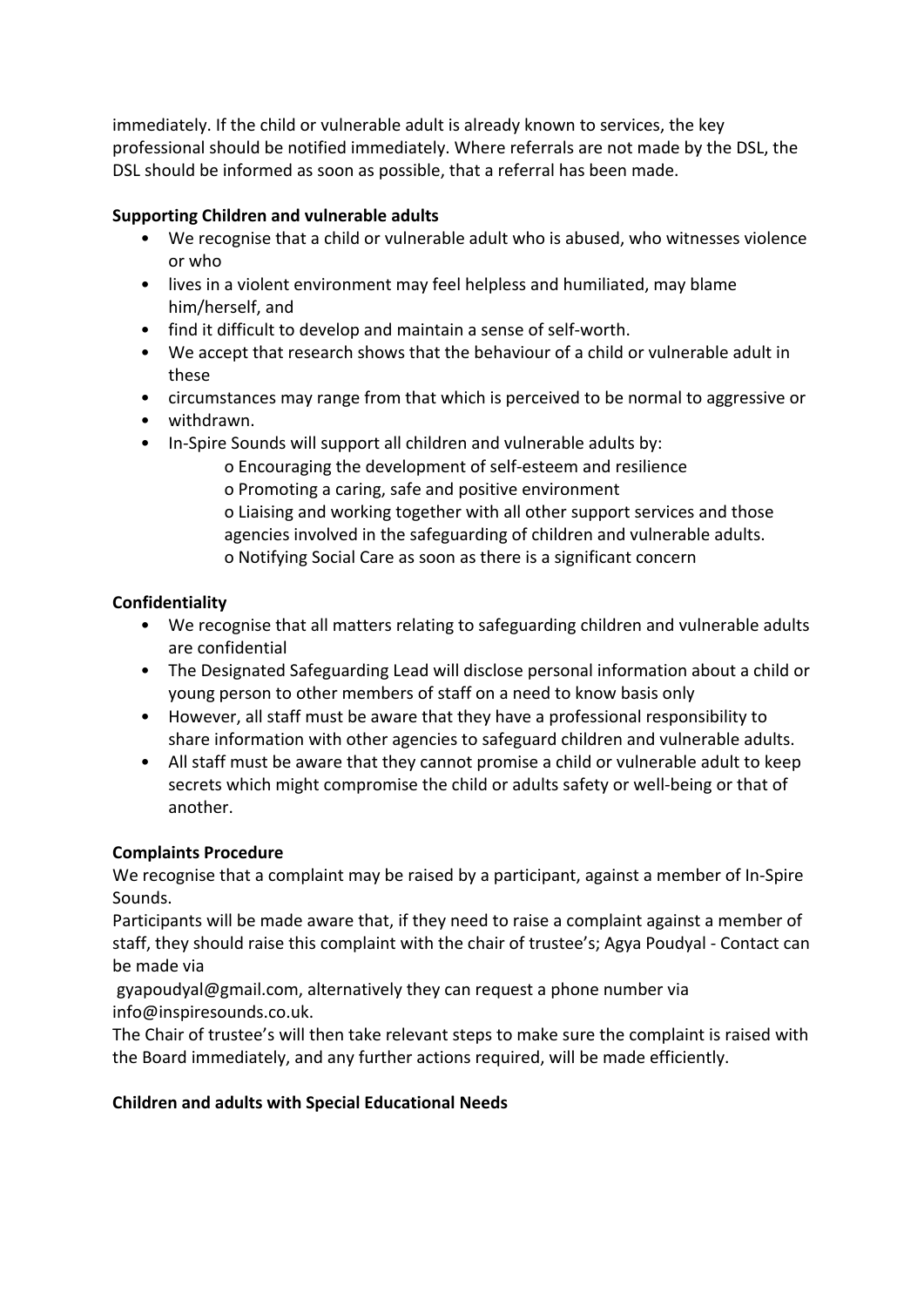We recognise that children and adults with special educational needs (SEN) and disabilities can face additional safeguarding challenges. This policy reflects the fact that additional barriers can exist when recognising abuse and neglect. This can include:

- Assumptions that indicators of possible abuse such as behaviour, mood and injury relate to the child's disability without further exploration;
- Children and adults with SEN and disabilities can be disproportionally impacted by things like bullying- without outwardly showing any signs; and communication barriers and difficulties in overcoming these barriers.

### **Types of abuse and neglect**

All staff should be aware that abuse, neglect and safeguarding issues are rarely stand-alone events that can be covered by one definition or label. In most cases multiple issues will overlap with one another.

- Abuse: a form of maltreatment of a child. Somebody may abuse or neglect a child by inflicting harm or by failing to act to prevent harm. Children may be abused in a family or in an institutional or community setting by those known to them or, more rarely, by others (e.g. via the internet). They may be abused by an adult or adults or another child or children.
- Physical abuse: a form of abuse which may involve hitting, shaking, throwing, poisoning, burning or scalding, drowning, suffocating or otherwise causing physical harm to a child. Physical harm may also be caused when a parent or carer fabricates the symptoms of, or deliberately induces, illness in a child.
- Emotional abuse: the persistent emotional maltreatment of a child such as to cause severe and adverse effects on the child's emotional development. It may involve conveying to a child that they are worthless or unloved, inadequate, or valued only insofar as they meet the needs of another person. It may include not giving the child opportunities to express their views, deliberately silencing them or 'making fun' of what they say or how they communicate. It may feature age or developmentally inappropriate expectations being imposed on children. These may include interactions that are beyond a child's developmental capability as well as overprotection and limitation of exploration and learning, or preventing the child participating in normal social interaction. It may involve seeing or hearing the illtreatment of another. It may involve serious bullying (including cyberbullying), causing children frequently to feel frightened or in danger, or the exploitation or corruption of children. Some level of emotional abuse is involved in all types of maltreatment of a child, although it may occur alone.
- Sexual abuse: involves forcing or enticing a child or young person to take part in sexual activities, not necessarily involving a high level of violence, whether or not the child is aware of what is happening. The activities may involve physical contact, including assault by penetration (for example rape or oral sex) or non-penetrative acts such as masturbation, kissing, rubbing and touching outside of clothing. They may also include non-contact activities, such as involving children in looking at, or in the production of, sexual images, watching sexual activities, encouraging children to behave in sexually inappropriate ways, or grooming a child in preparation for abuse (including via the internet). Sexual abuse is not solely perpetrated by adult males. Women can also commit acts of sexual abuse, as can other children.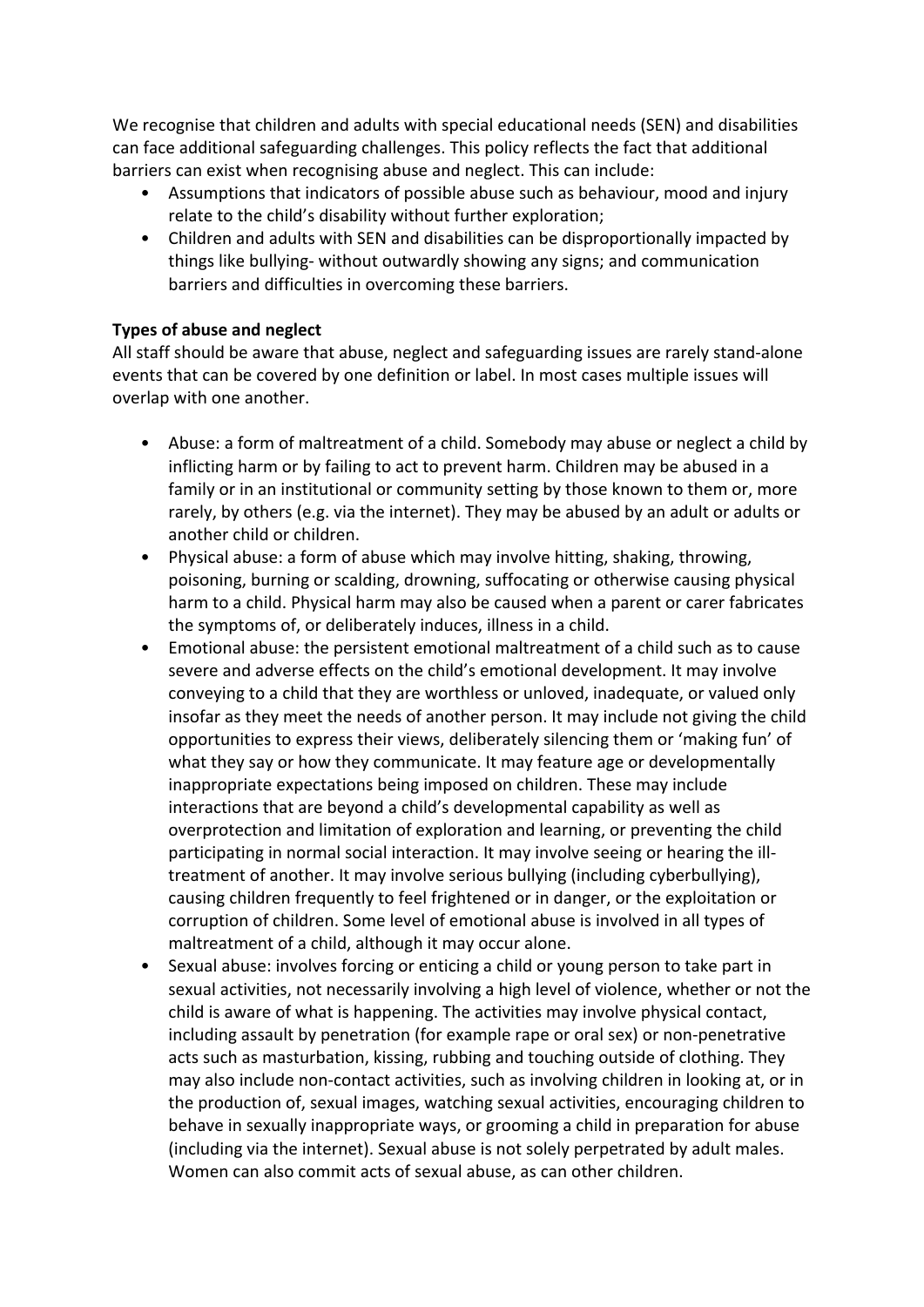• Neglect: the persistent failure to meet a child's basic physical and/or psychological needs, likely to result in the serious impairment of the child's health or development. Neglect may occur during pregnancy as a result of maternal substance abuse. Once a child is born, neglect may involve a parent or carer failing to: provide adequate food, clothing and shelter (including exclusion from home or abandonment); protect a child from physical and emotional harm or danger; ensure adequate supervision (including the use of inadequate caregivers); or ensure access to appropriate medical care or treatment. It may also include neglect of, or unresponsiveness to, a child's basic emotional needs, age or developmentally inappropriate expectations being imposed on children.

For vulnerable adults who are suffering, or at risk of suffering significant harm, joint working is essential, to safeguard and promote their welfare. All agencies and professionals should:

- Be alert to potential indicators of abuse or neglect.
- Be alert to the risks which individual abusers, or potential abusers, may pose to vulnerable adults.
- Share and help to analyse information so that an assessment can be made of the individuals needs and circumstances.
- Contribute to whatever actions are needed to safeguard and promote the individuals Welfare.
- Take part in regularly reviewing the outcomes for the individual against specific plans.
- Work cooperatively with parents and/or other carers unless this is inconsistent with ensuring the individuals safety.

## **Personal/Child Safety**

- A group of children or young people under sixteen should not be left unattended at any time.
- Make sure that the area you are using for sessions/groups is fit for purpose.
- Rooms/spaces should consider the individual needs of the child, particularly in relation to sensory stimulation and triggers
- Make sure that all workers know:
	- Who is responsible for First Aid in the setting/building
	- What to do in the event of a fire or other emergency

• Under normal circumstances, workers should only carry a young person in their vehicle if the parents/carers of the young person have specifically asked for them to do so and given consent. It should be made clear if workers' cars will be used and where the children or young people will be returned to.

## **Record Keeping**

The DSL is responsible for ensuring that the necessary paperwork is completed and sent to the relevant people and stored in a safe and confidential place. This means that the records will be a coherent factual record of the concerns that are stored on individual children in a clear chronological order. In-Spire Sounds will follow GDPR regulations in order to maintain correct use of data.